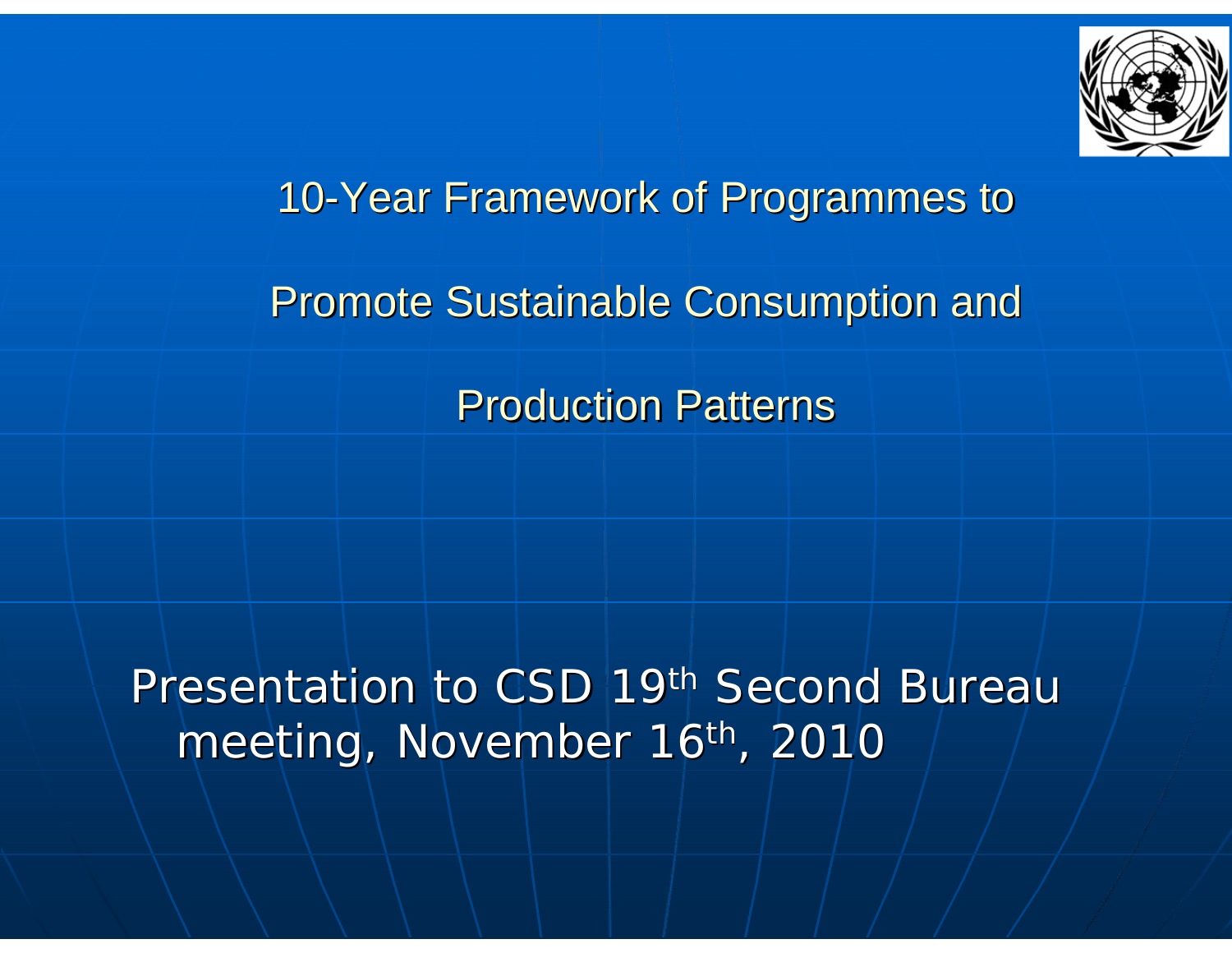## **Outline Outline**



- 1. Evolution of SCP agenda
- 2. Major challenges to consider in preparation for CSD-19
- 3. Intersessional meeting in Panama and its expected outcomes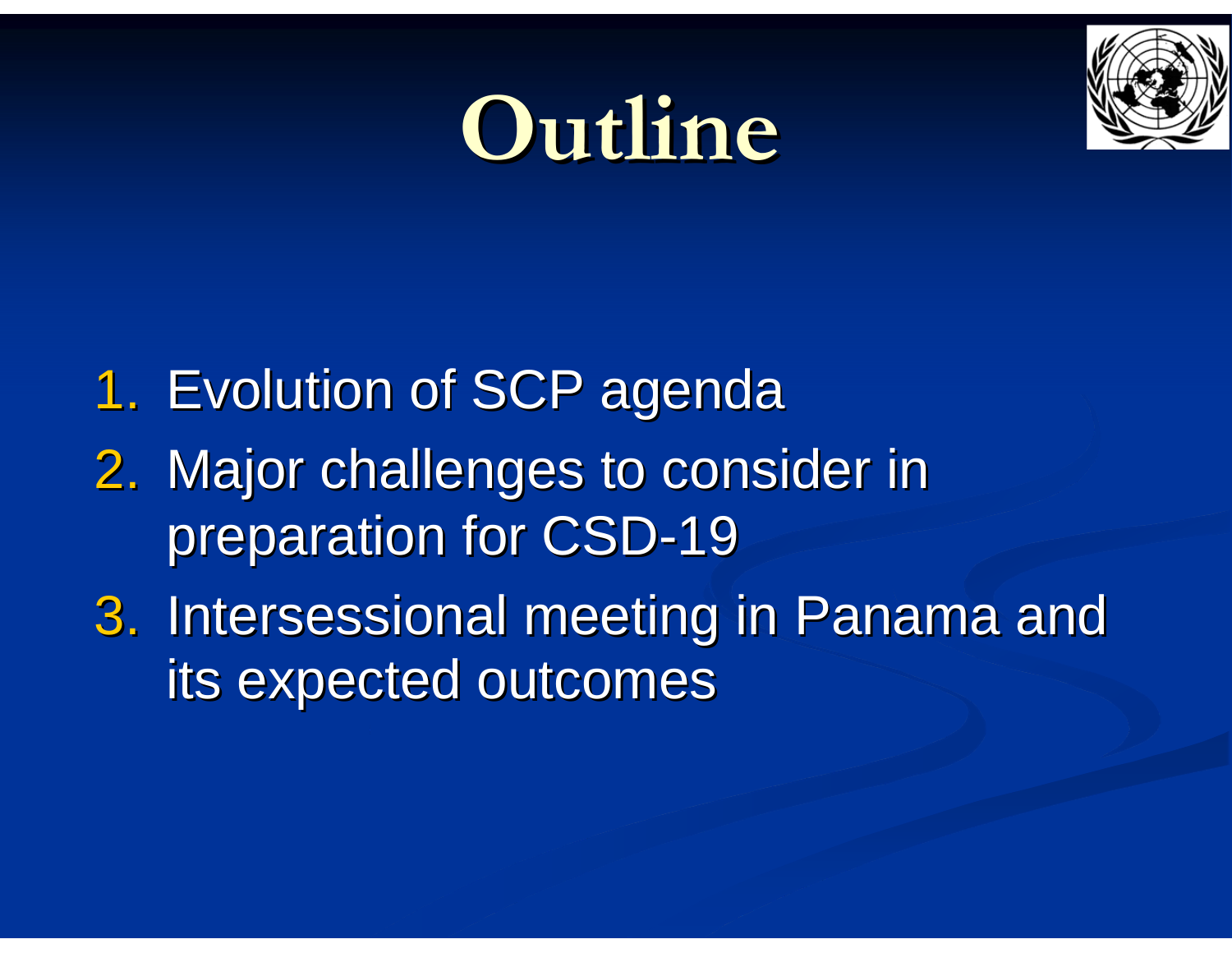# <span id="page-2-0"></span>**Evolution of the SCP agenda**



In JPOI (2002), SCP is one of 3 overarching objectives of and prerequisite for SD (with natural<br>resources management and poverty alleviation)

- **BISCP** is a cross-cutting issues since 2003
- **E** Marrakech Process launched in 2003
- **SCP** defined as "the use of services and related products which respond to basic needs and bring a better quality of life while minimizing the use of natural resources and toxic materials as well as the emissions of waste and pollutants over the life-cycle [so a](#page-2-0)snot to jeopardize the<br>needs of future generations." [\[1\]](#page-2-0) [\[1\]](#page-2-0) CSD 1995, Oslo 1994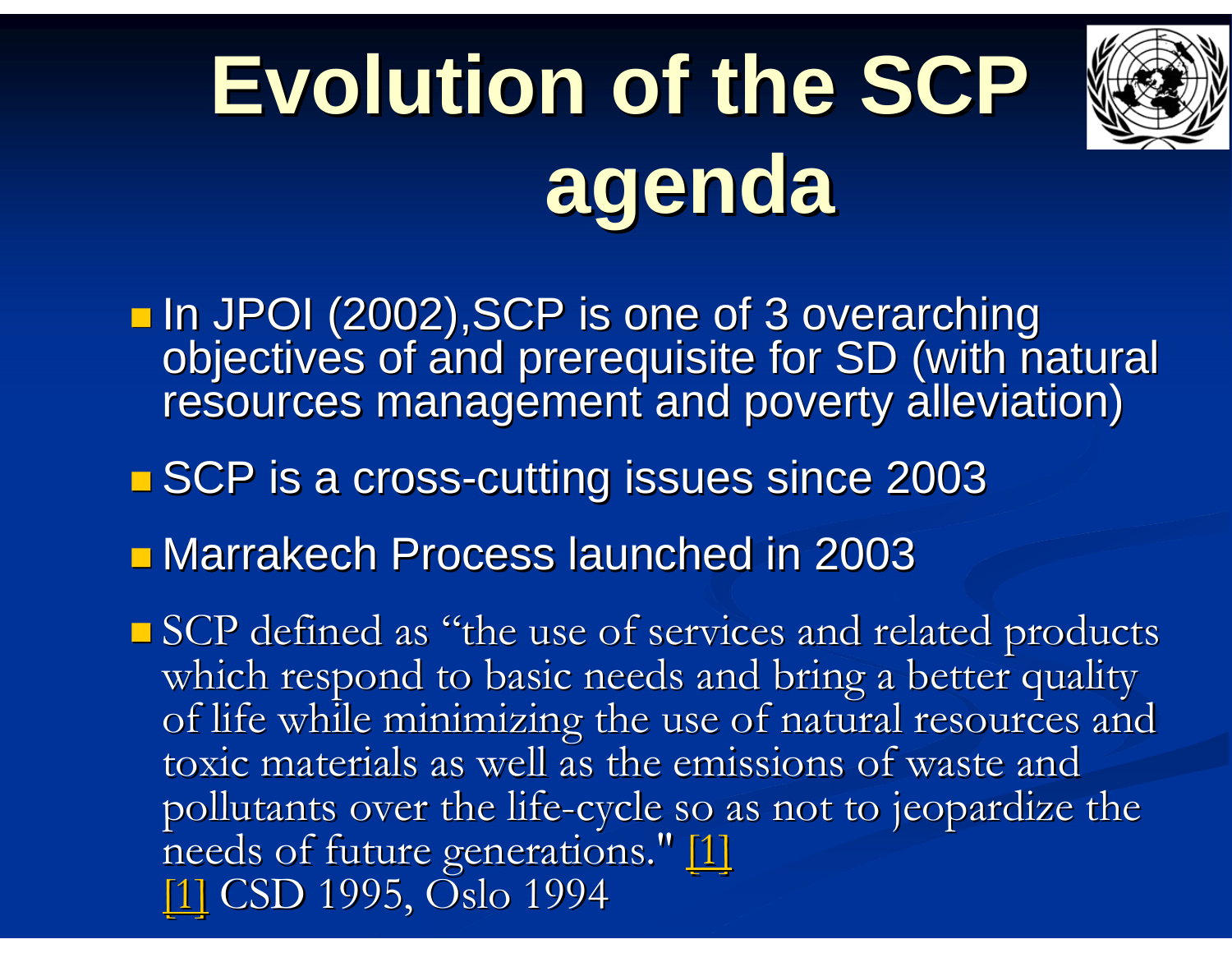## **JPOI Mandate JPOI Mandate**

- **Develop a 10-YFP in support of regional and national initiatives** to accelerate the shift towards SCP to promote social and economic development within the carrying capacity of ecosystems by addressing and, where appropriate, delinking economic growth and environmental degradation through improving efficiency and sustainability in the use of resources and production processes and reducing resource degradation, pollution and waste. JPOI para 15
- **All countries should take action, with developed countries taking the lead**, taking into account the development needs and capabilities of developing countries, through mobilization, from all sources, of financial and technical assistance and capacity-building for developing countries.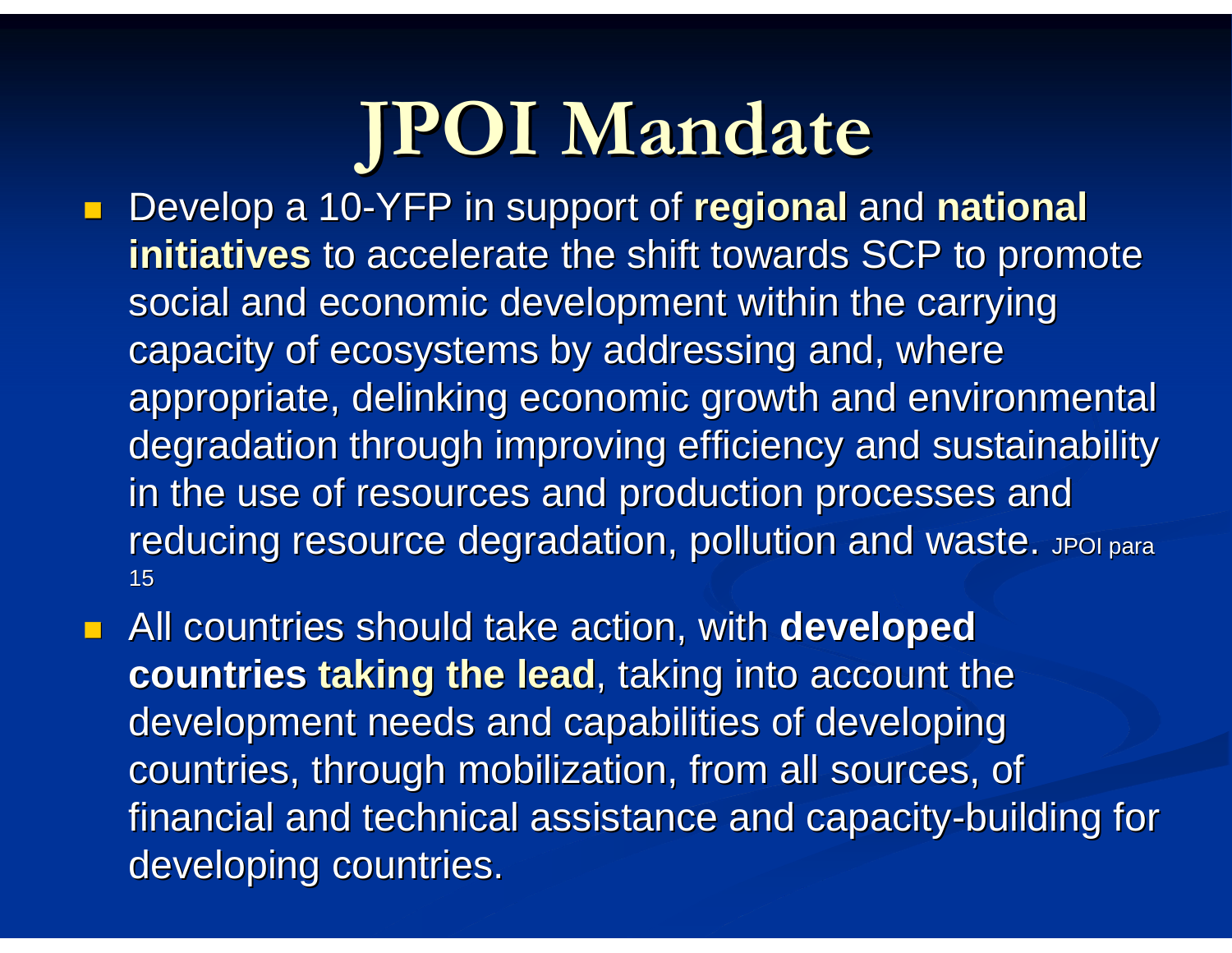

### **Marrakech Process Marrakech ProcessObjectives Objectives**

- **provide inputs for the elaboration of a 10-Year** Framework of Programmes on SCP
- **promote the development of policies,** programmes and projects programmes and projects
- **<u><b>Provide capacity building to implement**</u></u> national or regional SCP activities
	- $\blacksquare$  Through 3 international and 22 regional expert meetings, 8 national roundtables, 7 task forces on specific SCP areas, a multi-stakeholder Advisory Committee, & dialogues with major groups
- **Progress report at CSD18**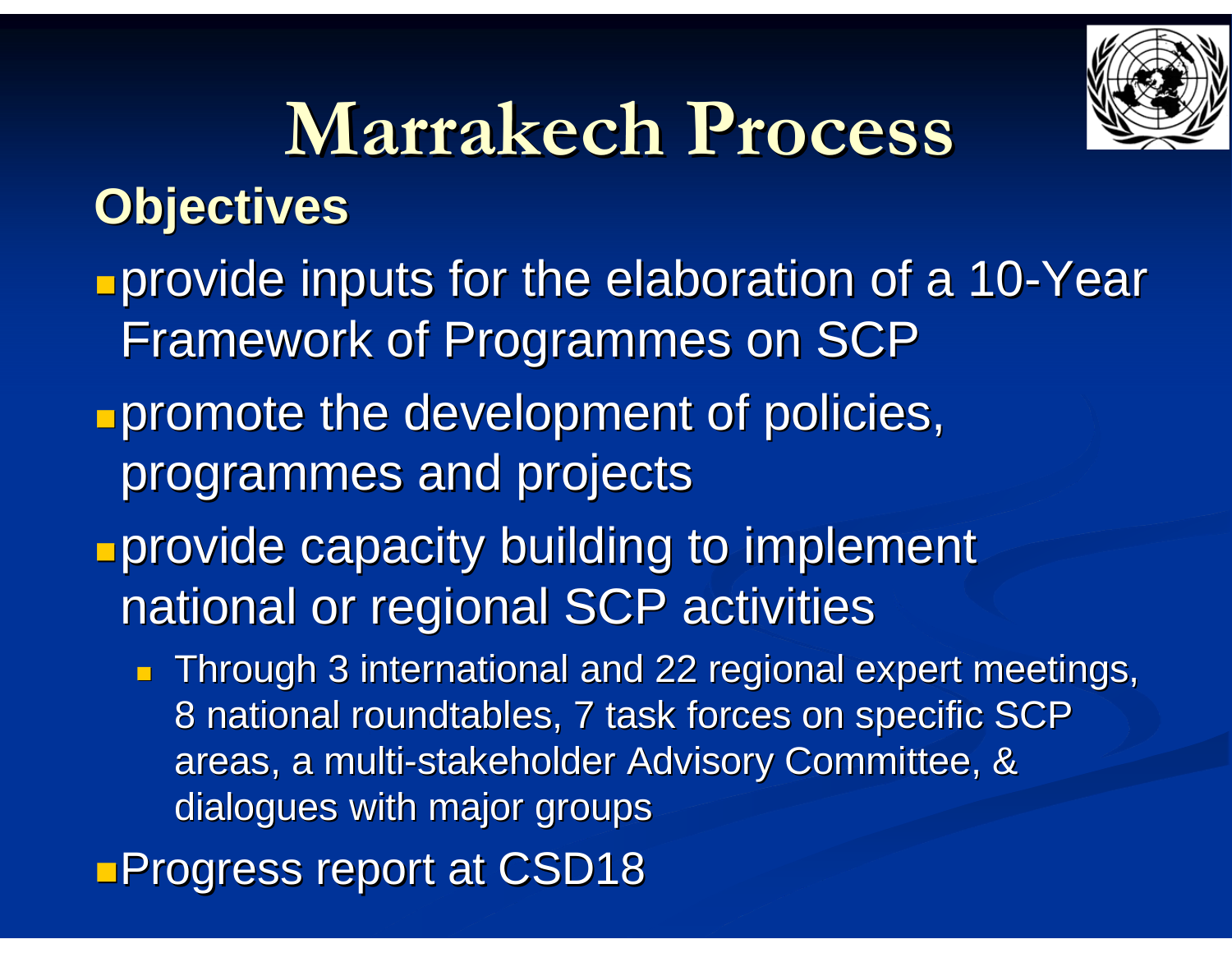

## **1994 SCP is 1994 SCP is known as: known as:**

- (a) encouraging greater efficiency in the use of energy and resources; including minimizing waste;
- (b) assisting individuals and households to make<br>environmentally sound purchasing decisions;
- (c) exercising leadership through government purchasing;
- (d) moving towards environmentally sound pricing,<br>reinforcing values that support sustainable consumption<br>and production.
- (e) Encouraged exchange of experience
- (f) Principle of common but differentiated responsibilities<br>and taking into account concerns about/improve market<br>access and the competitiveness of developing countries<br>is present in most cases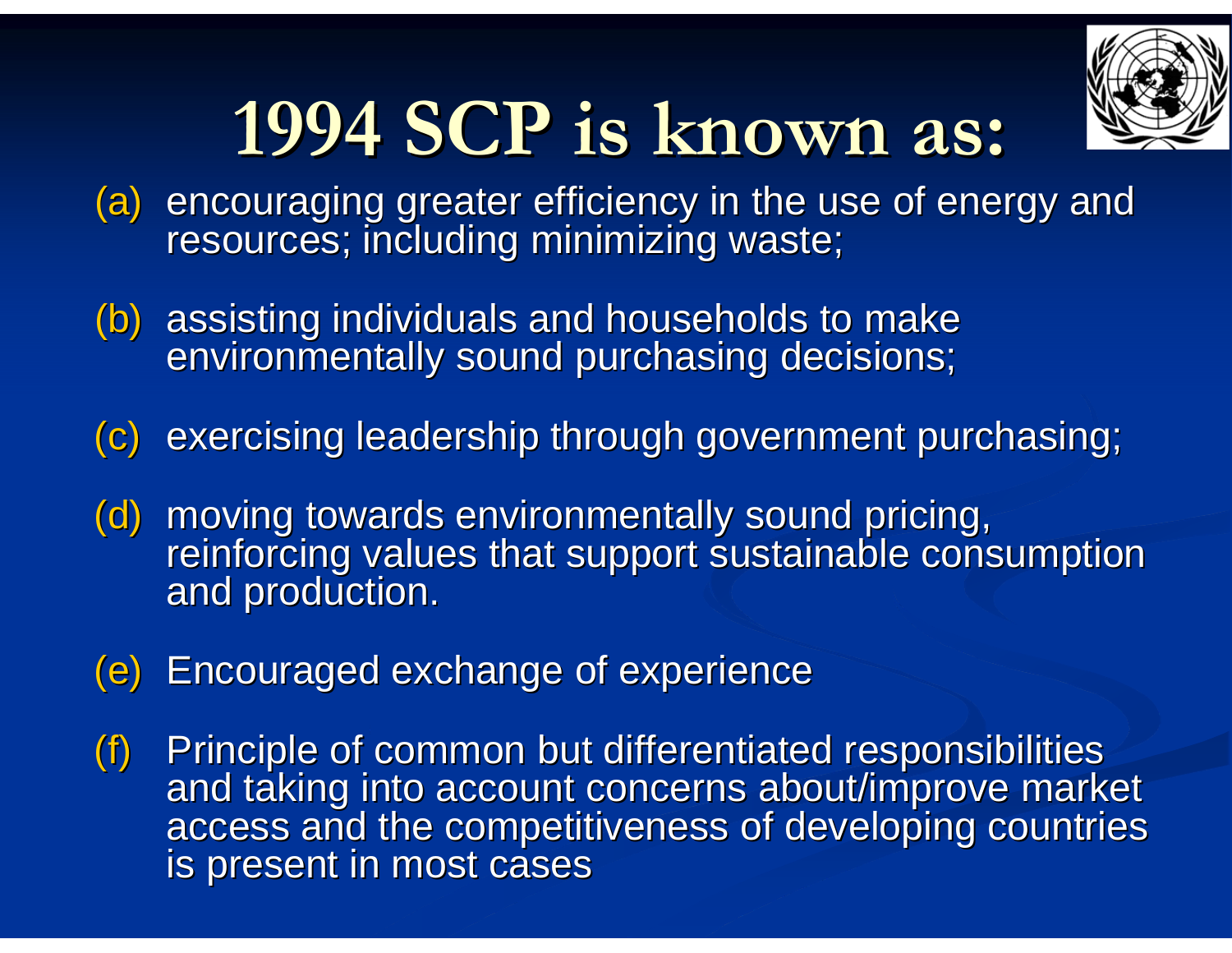

## **Progress on Progress on**

- k. **Intensify efforts to reduce energy and material Intensify efforts to reduce energy and material** intensities
- p. **Expansion of guidelines for consumer** protection to include SCP but not utilize p. **national Cleaner production centers** p. **Better and shared knowledge on buildings and shared shared shared shared shared shared shared shared and shared shared shared shared shared shared shared shared shared shared shared shared shared shared shared shared shar** construction, product standards, procurement, sustainable tourism, and education p. **Broadly identified regional priorities** e<br>Ma **Some programs that could be scaled up** p. **n SCP differentiated by taking a life cycle lense**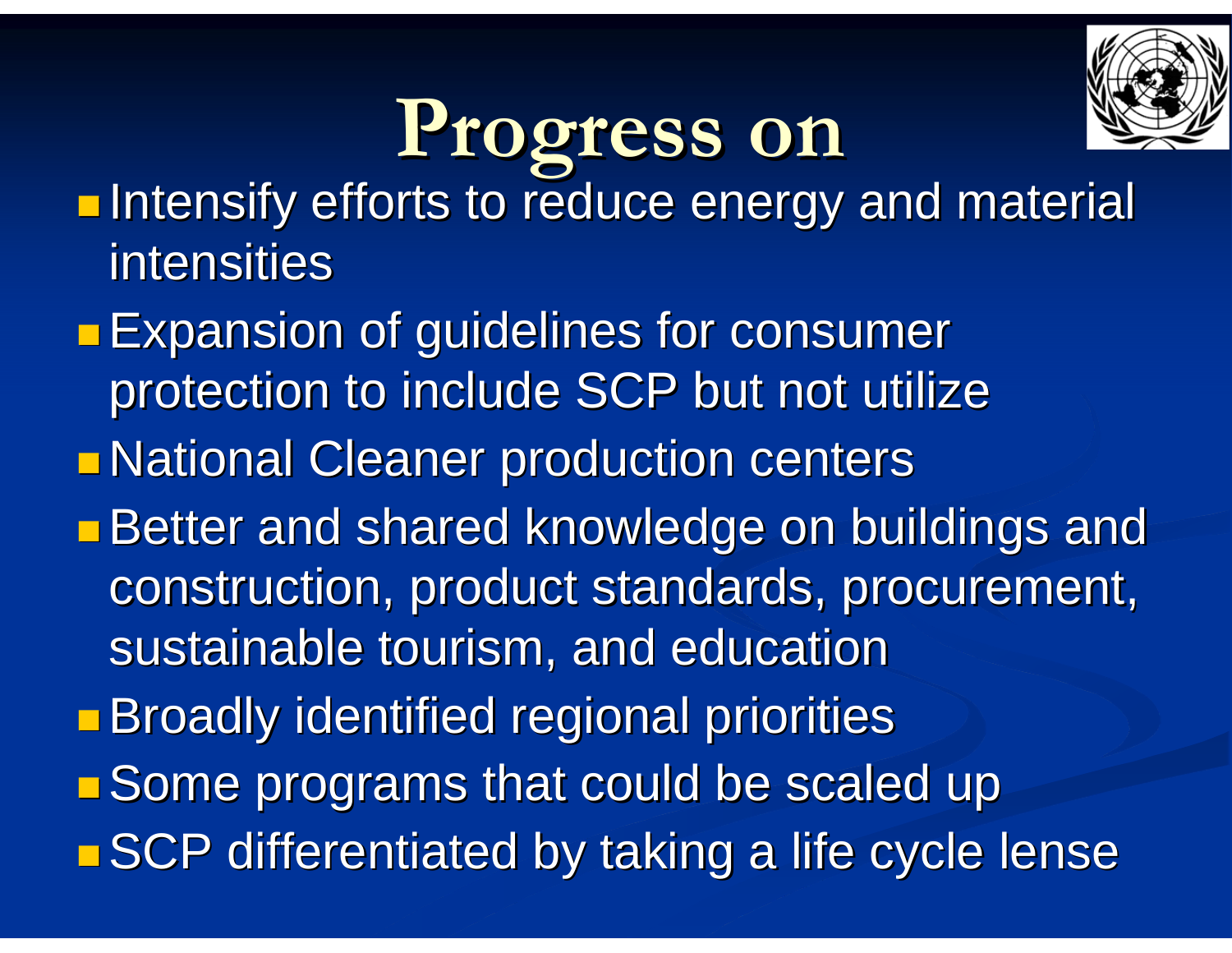

## **Challenge of SD Challenge of SD**

- Enormous global inequalities in resource Enormous global inequalities in resource consumption and ecological footprint per consumption and ecological footprint per person
- High correlation between per capita income and size of footprint
- How to continue to raise living standards, human development in developing countries
- **E** ... while staying within global resource, environmental limits?

 $\blacksquare$  When 15% of the population in industrialized nations use 50% of the fossil energy, industrial minerals and metallic ores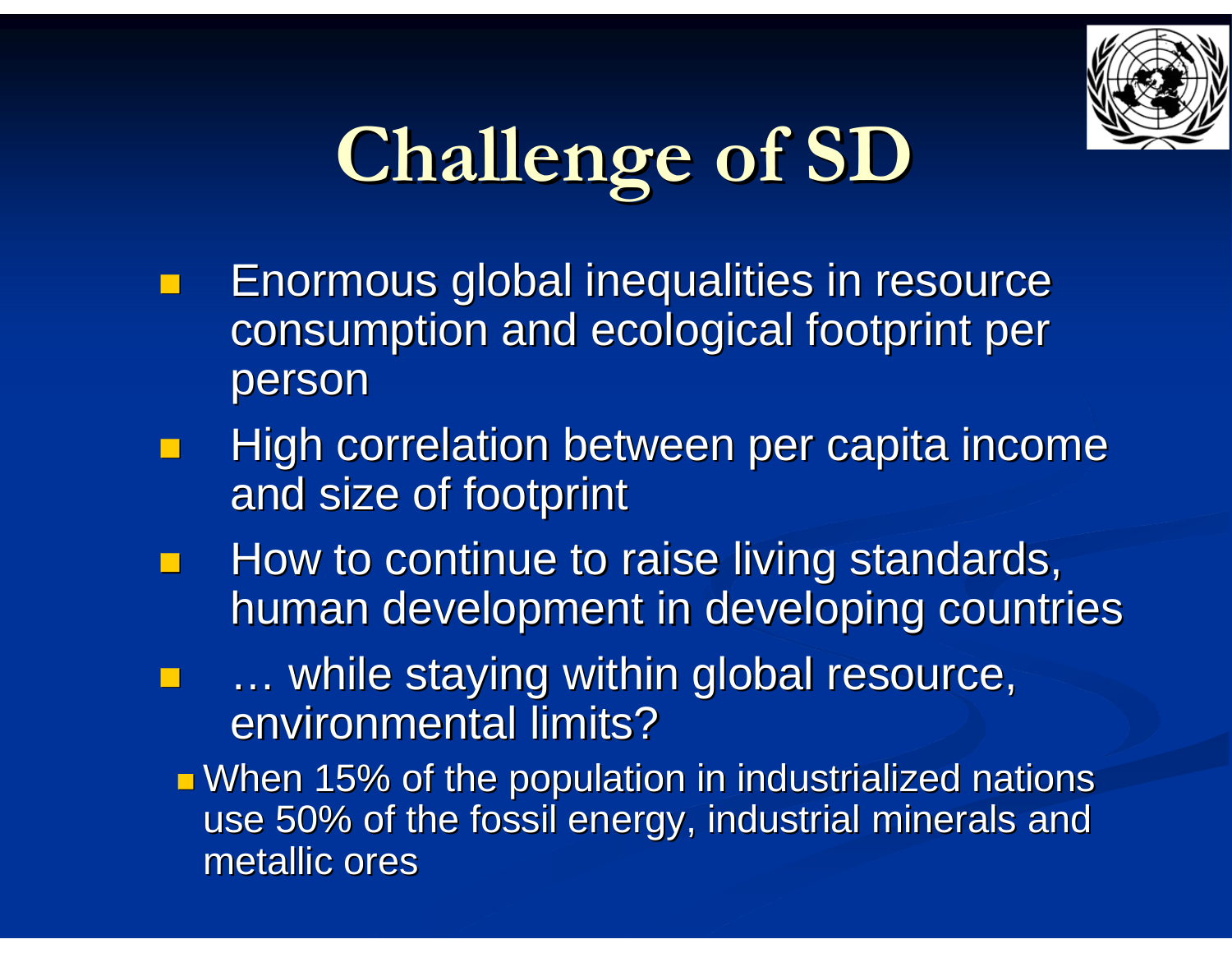

## **Challenge of SCP Challenge of SCP**

1...producing adequate supply of goods and services for everyone while putting less pressure on ecosystems, scarce resources;

2... delinking economic and social wellbeing from environmental degradation;

3.... upward convergence of living standards together with downward convergence of ecological footprints.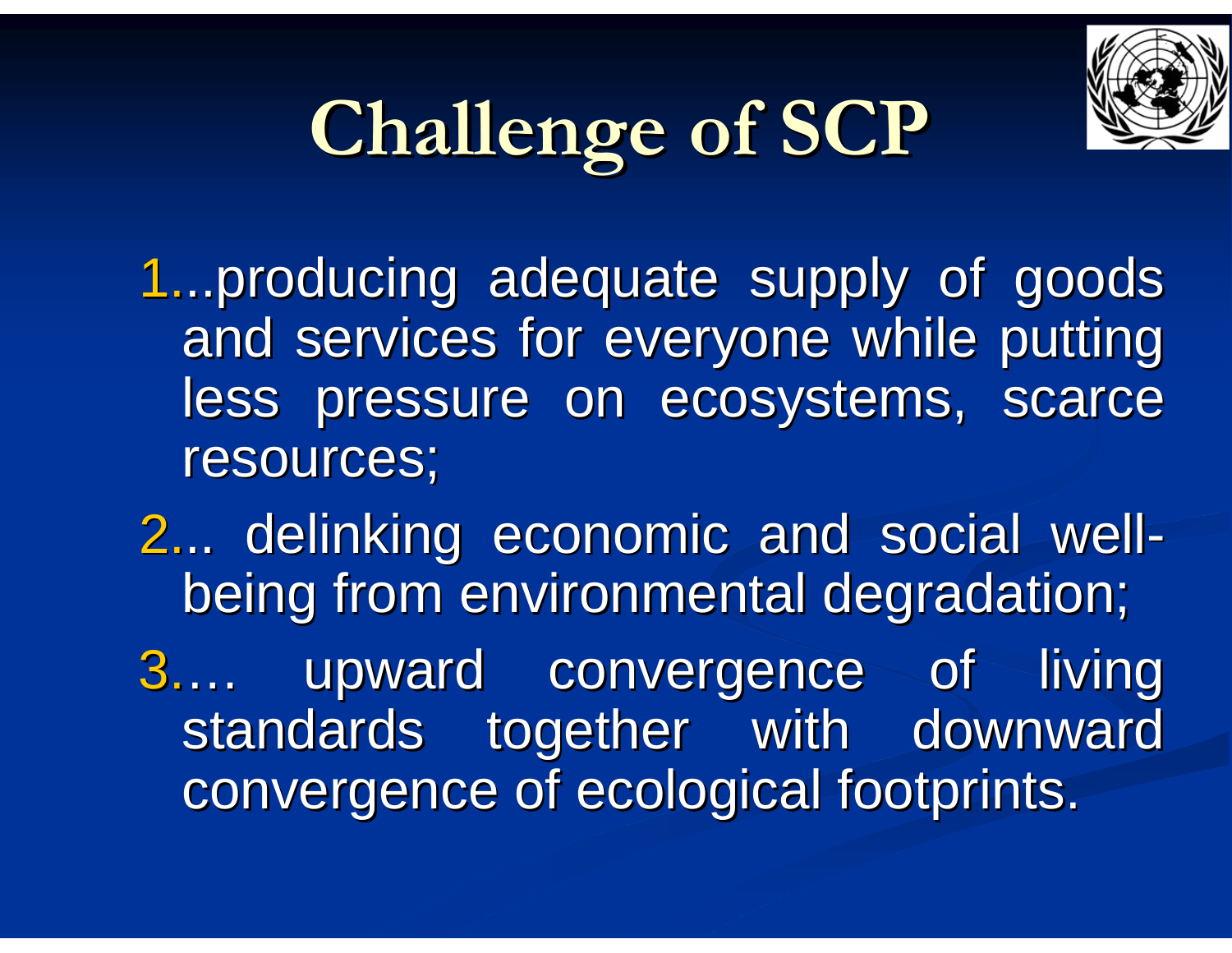

### Challenge of SCP



Human Development Index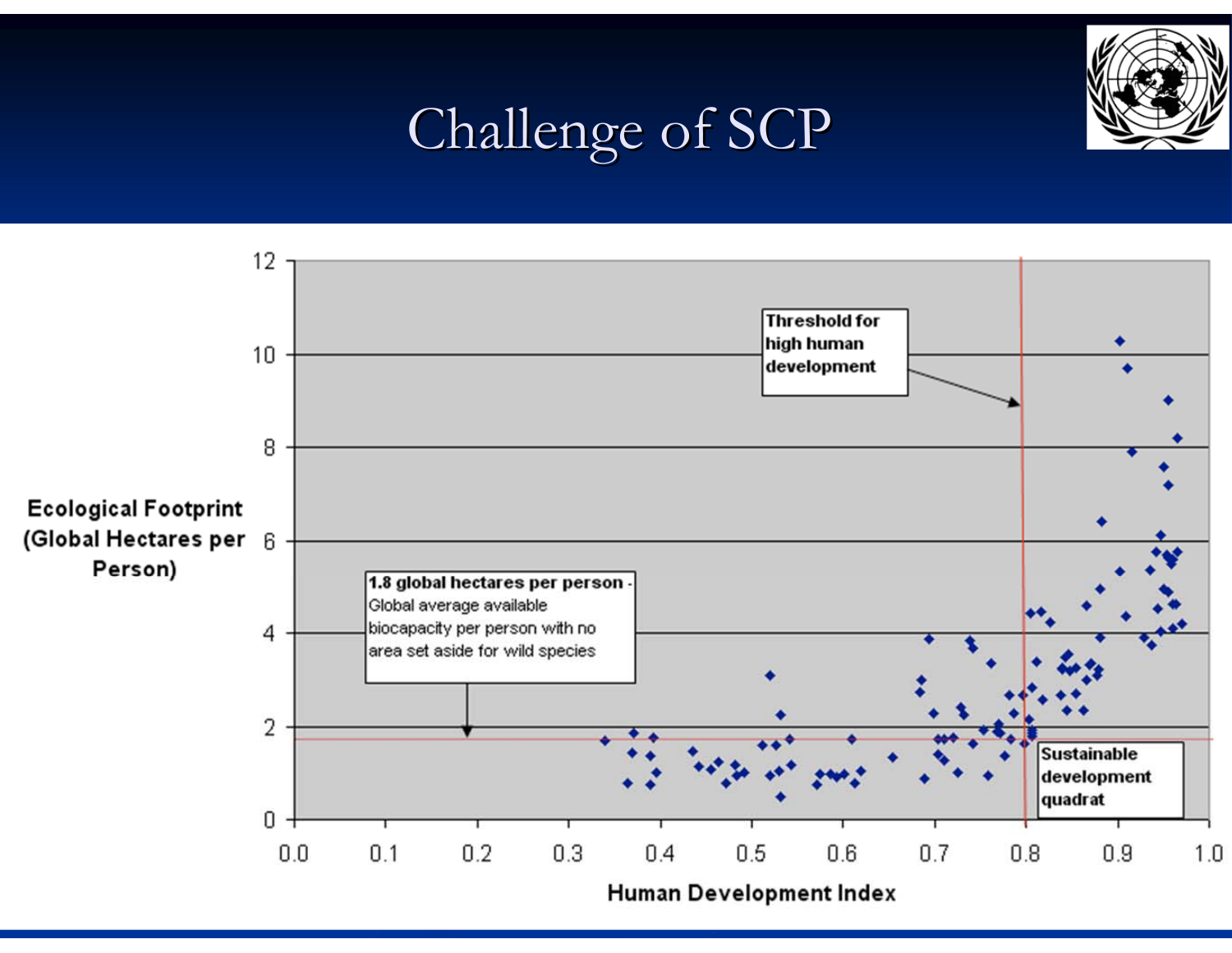

## **Delinking: where are we?**

**ERelative decoupling: reducing resource** and pollution intensity of economic activity **Some countries have delinked relatively** ■ ... but globalization poses challenge … relinking in developing countries through shifting (dirty) production  $\blacksquare$  What can the internationnal community do to help?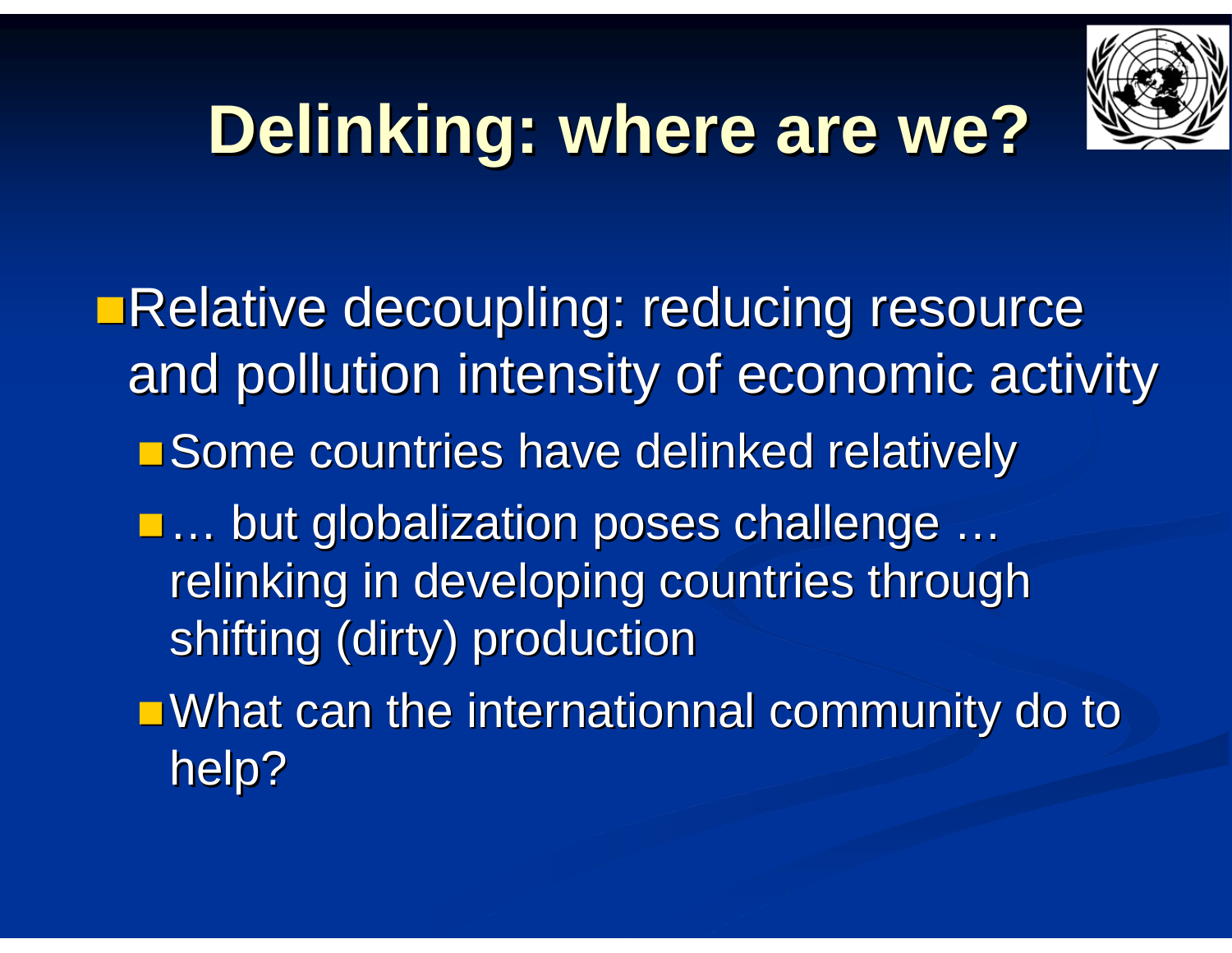

## **Continuing challenges Continuing challenges**

**Service Service - Lack of legislation and/or enforcement** 

**How to support scaling up of successful** initiatives and programmes and initiatives and programmes and knowledge sharing?

 $\blacksquare$ Mix of economic and financial policies and public and private investments which promote SCP

Under -pricing of natural resources and pricing of natural resources and non -pricing of pollution pricing of pollution

**Education/awareness to change lifestyle** 

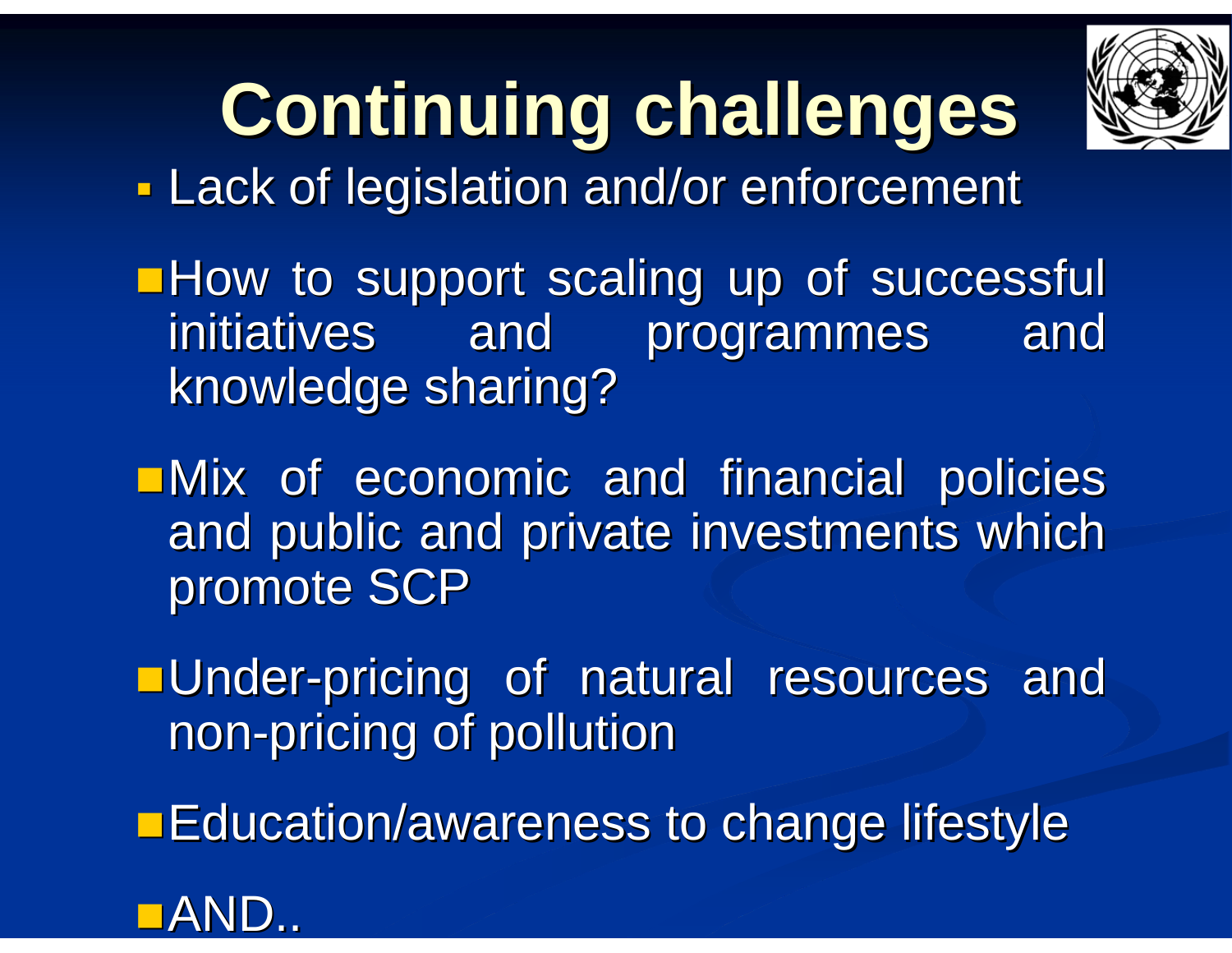## **Tailored to level of development development**



### **Developing countries Developing countries**

**Exadicate poverty, with international support for** achieving poverty reduction targets, improve<br>standards of living, including meeting basic<br>needs and lessening the burden of external debt,<br>while taking all possible steps to avoid<br>environmental damage and social inequity,

### **In transition In transition**

Integrating policies to make consumption and production patterns more sustainable into the<br>reform process (with support); (CSD 1999)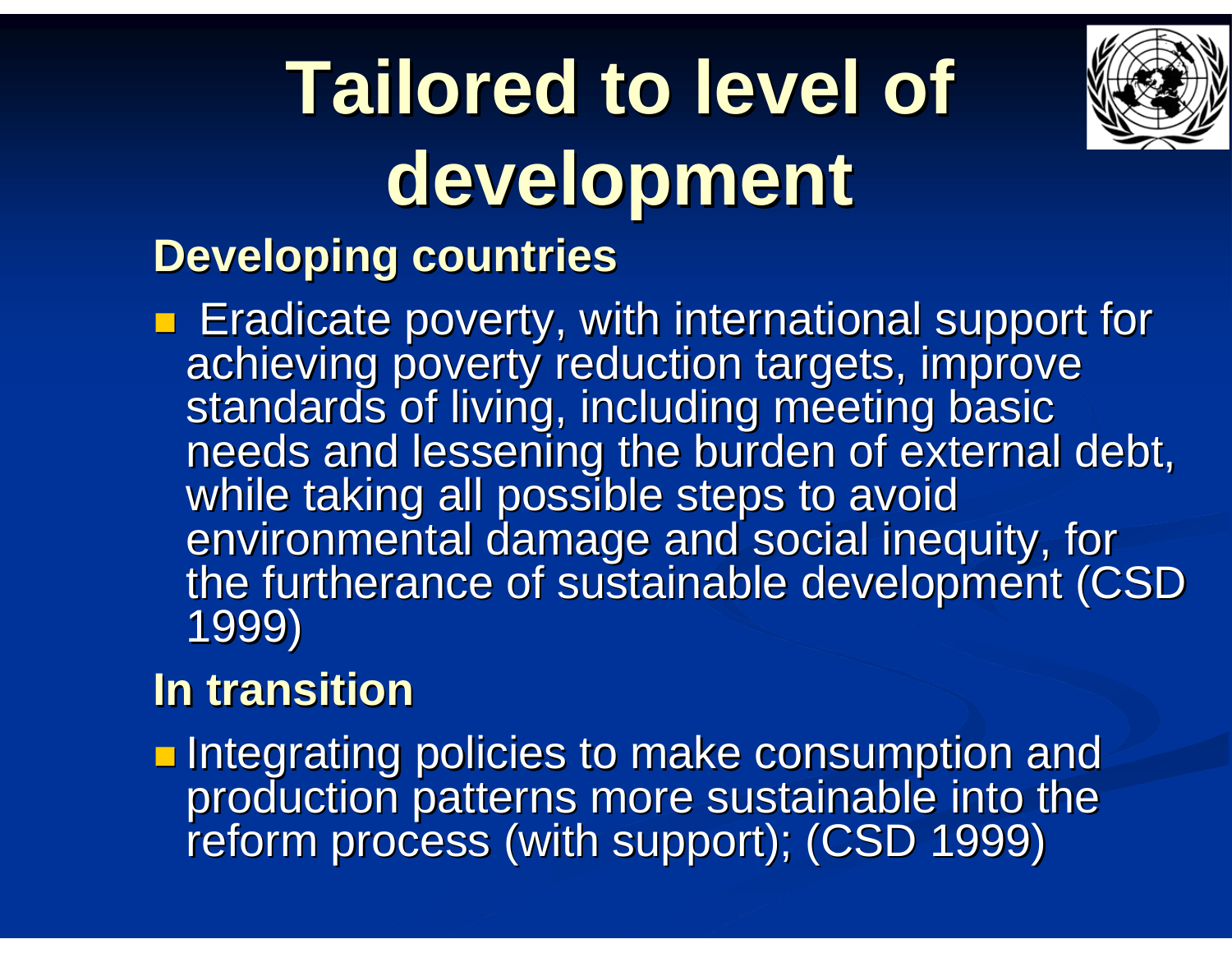## **Tailored to level of development (2) development (2)**



**Developed countries Developed countries**

**Fulfill commitments to reach the target of** 0.7 per cent of gross national product in ODA as soon as possible (CSD 2005) **Improve the efficiency of resource use** by 10 fold in the long term, and by 4 in in

the next two or three decades (CSD 1999)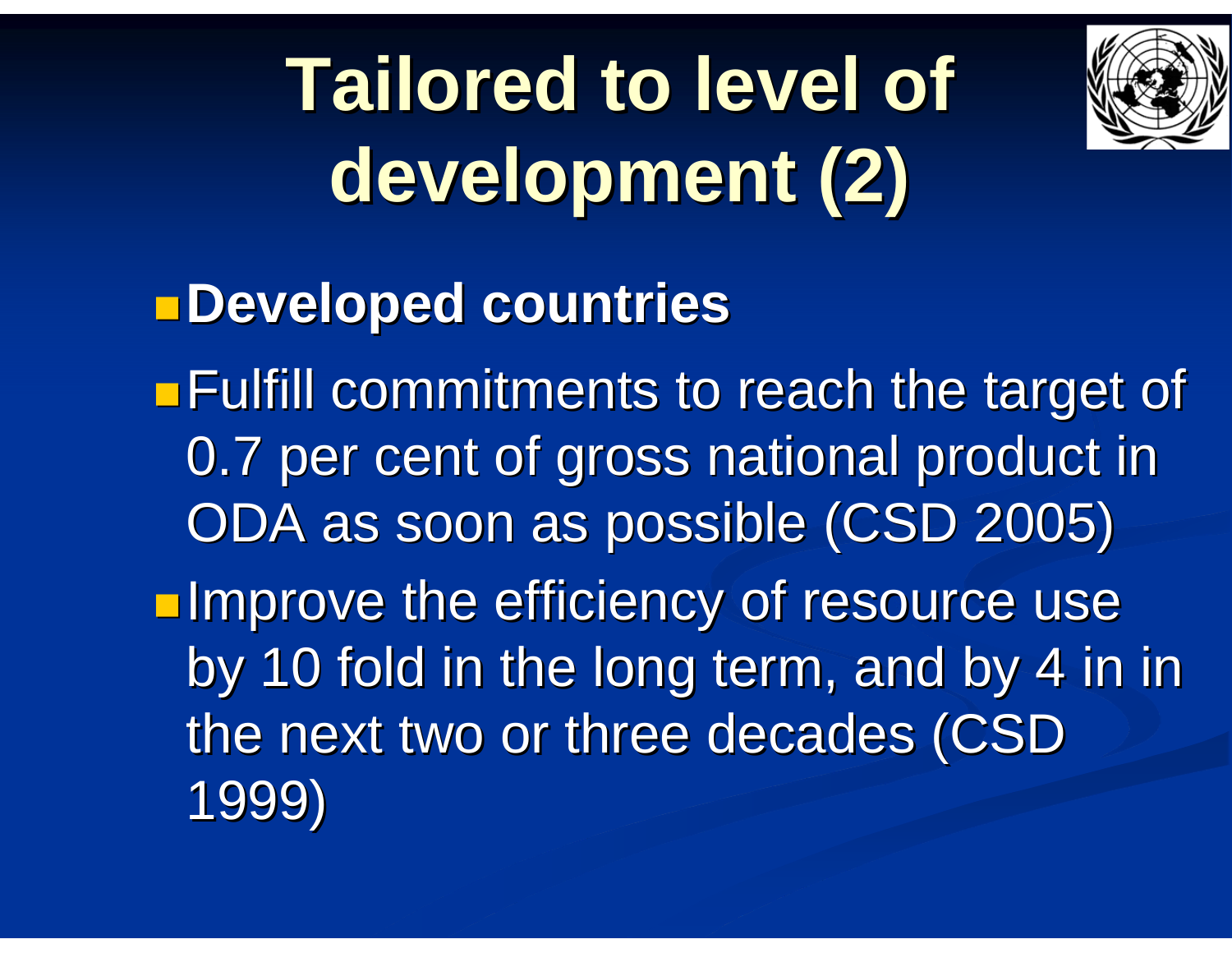

# **Intersessional Intersessional**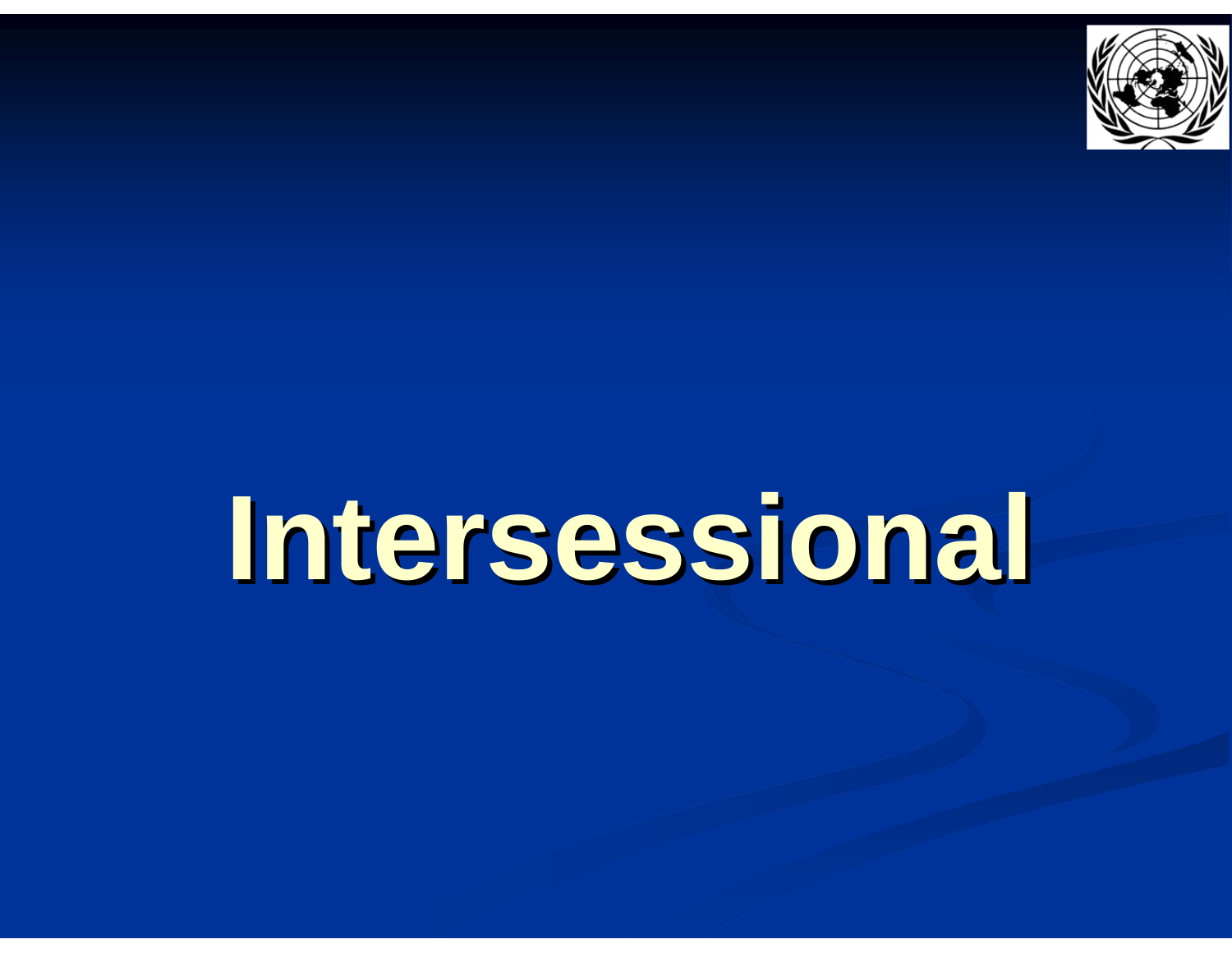

# Process Process

- **Hotel El Panamá, Panama City, January 13-14,** 2011
- **CSD-19 Chair presents his vision of what might be** achieved at CSD-19
- Hopefully a mix of mission, capital, experts and major groups representatives
- **Fundraising to support 100 developing countries** reps, experts, and major groups
- **Plenary sessions and parallel working group** discussions on potential models and programs for the 10YFP (e.g. SAICM, MDGs, CGIAR etc.)
- Sessions co-chaired by Member States involved in MP
- **Report transmitted by Panama to the IPM**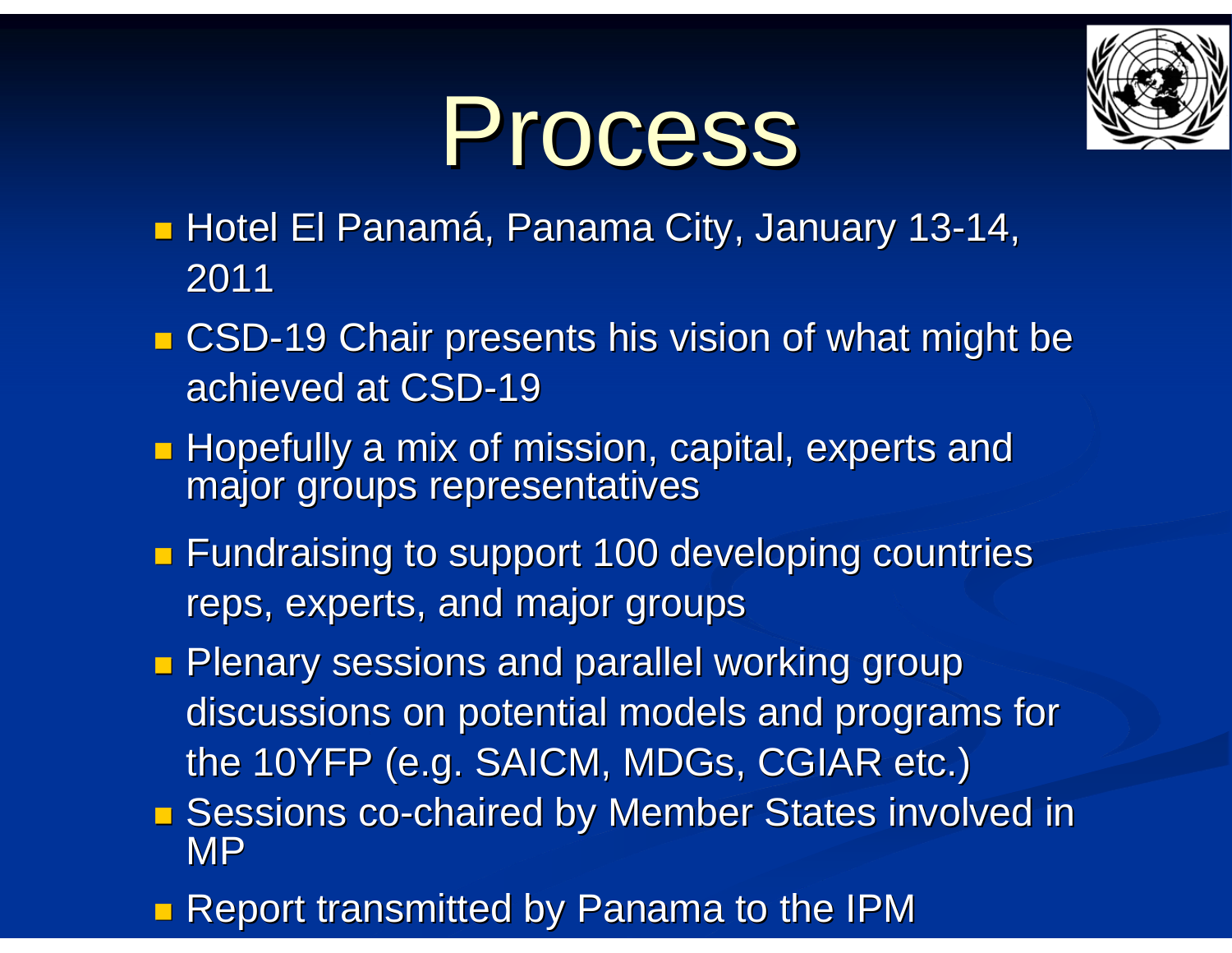

# **Objectives Objectives**

- **Broad understanding of the main features of and main** functions to be served by a 10YFP on SCP
- **Enhanced understanding of the usefulness and relevance Lines** of different organizational models for the design of a 10YFP
- **Examber 20 Emerging consensus on the key structural elements of a** 10YFP and the key programmes for inclusion at launch
- **E** Concrete suggestions on the means of implementation to ensure adequate and sustainable resources for programme implementation under a 10YFP
- **Extremathened technical capacity of participants to** contribute to the formulation of a coherent and effective 10YFP at the IPM and CSD-19.  $\,$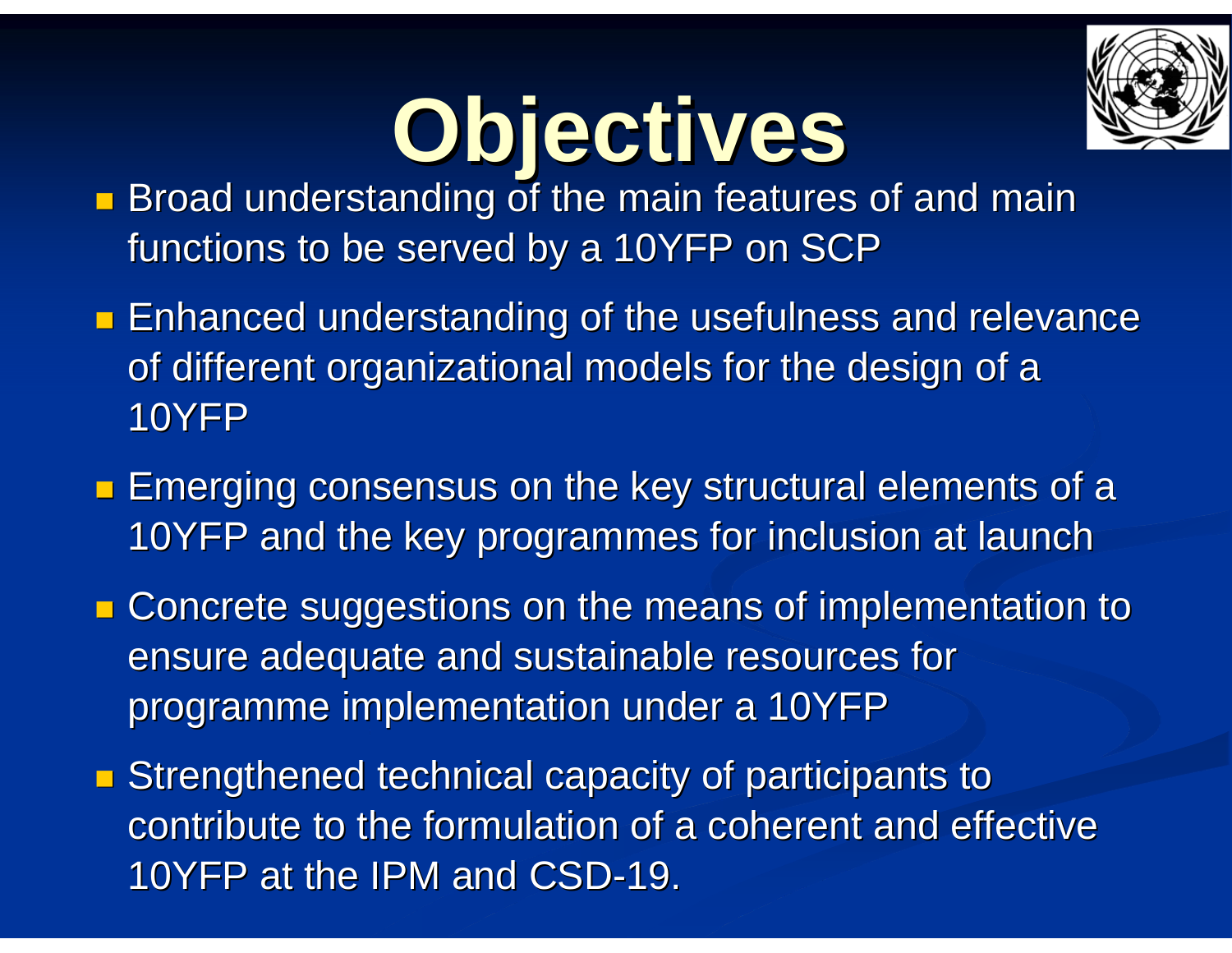

## **Two background papers Two background papers**

- **1. Potential institutional arrangements for the 10YFP 1. Potential institutional arrangements for the 10YFP**
- $\blacksquare$  As suggested at CSD18, we are reviewing, with UNEP, potential arrangements
	- 6 of them: SAICM and Marrakech Process, UN-Water/Energy/Oceans, Gavi partnership, MDG, and CGIAR
- $\blacksquare$  Evaluate against 9 criteria (support national and regional initiatives, science-based, broad participation, coherence and synergies within the UN system, effectiveness/scale of impact, leveraging of resources and action, etc.)
- **2. Call for potential programs 2. Call for potential programs**
- $\blacksquare$  We will compiles programs submitted by Major groups, member states and UN system
- **E** Hopefully, both will be ready by Mid-December